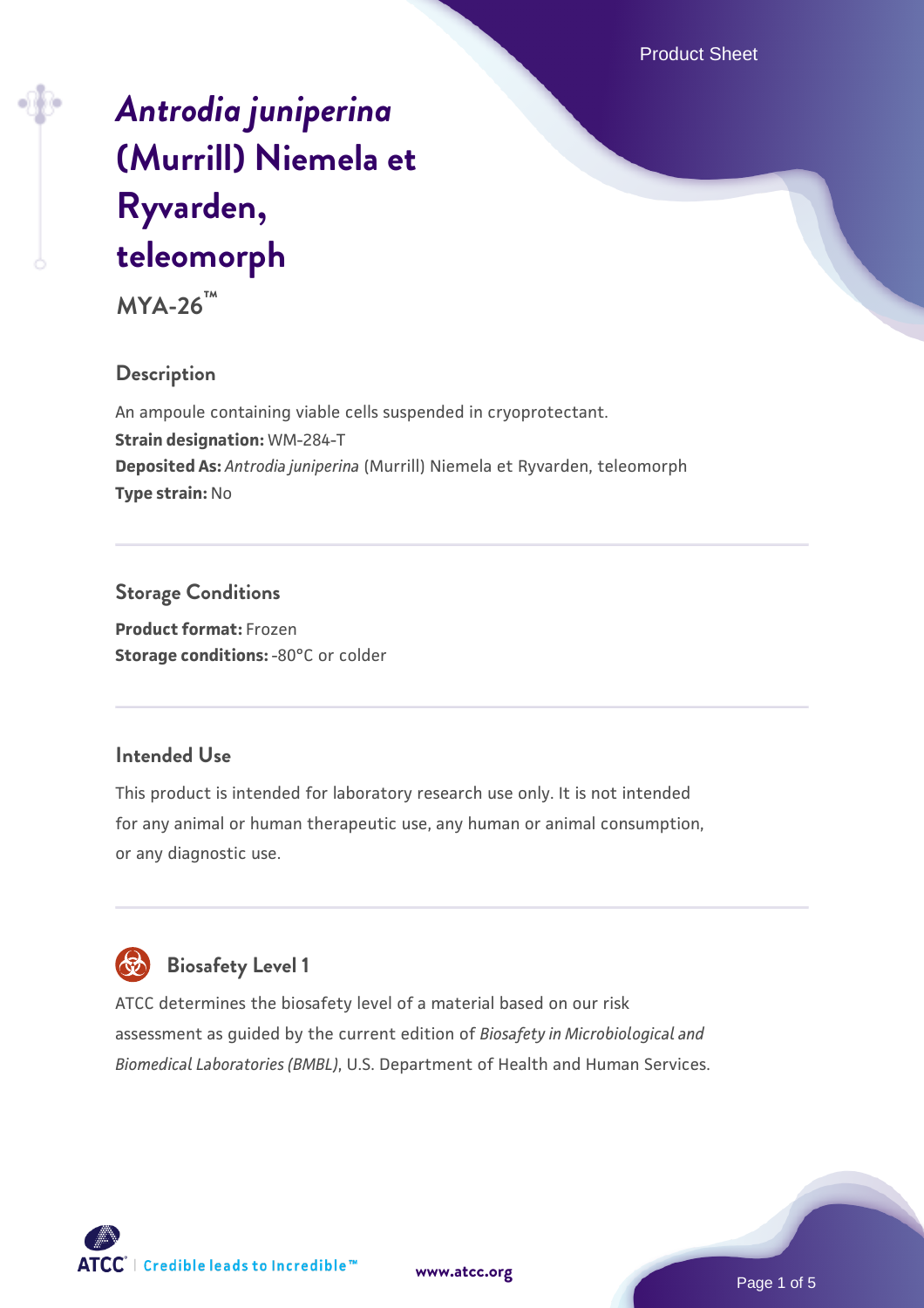#### **MYA-26**

It is your responsibility to understand the hazards associated with the material per your organization's policies and procedures as well as any other applicable regulations as enforced by your local or national agencies.

ATCC highly recommends that appropriate personal protective equipment is always used when handling vials. For cultures that require storage in liquid nitrogen, it is important to note that some vials may leak when submersed in liquid nitrogen and will slowly fill with liquid nitrogen. Upon thawing, the conversion of the liquid nitrogen back to its gas phase may result in the vial exploding or blowing off its cap with dangerous force creating flying debris. Unless necessary, ATCC recommends that these cultures be stored in the vapor phase of liquid nitrogen rather than submersed in liquid nitrogen.

#### **Certificate of Analysis**

For batch-specific test results, refer to the applicable certificate of analysis that can be found at www.atcc.org.

#### **Growth Conditions**

**Medium:**  [ATCC Medium 323: Malt agar medium](https://www.atcc.org/-/media/product-assets/documents/microbial-media-formulations/3/2/3/atcc-medium-323.pdf?rev=58d6457ee20149d7a1c844947569ef92) **Temperature:** 24°C

#### **Handling Procedures**

**Frozen ampoules** packed in dry ice should either be thawed immediately or stored in liquid nitrogen. If liquid nitrogen storage facilities are not available,

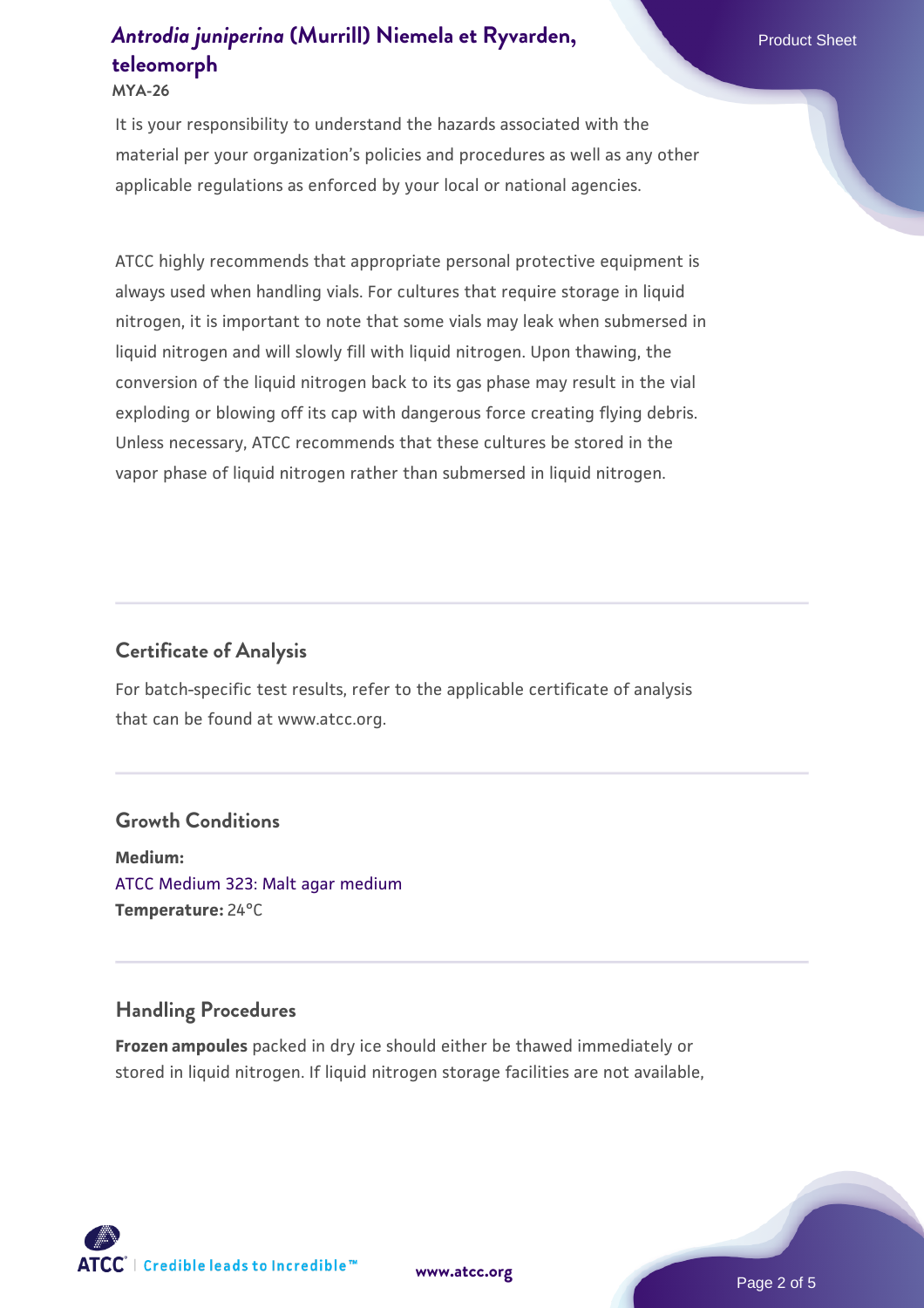#### **MYA-26**

frozen ampoules may be stored at or below -70°C for approximately one week. **Do not under any circumstance store frozen ampoules at refrigerator freezer temperatures (generally -20°C)**. Storage of frozen material at this temperature will result in the death of the culture.

- 1. To thaw a frozen ampoule, place in a **25°C to 30°C** water bath, until just thawed **(approximately 5 minutes)**. Immerse the ampoule just sufficient to cover the frozen material. Do not agitate the ampoule.
- 2. Immediately after thawing, wipe down ampoule with 70% ethanol and aseptically transfer at least 50 µL (or 2-3 agar cubes) of the content onto a plate or broth with medium recommended.
- 3. Incubate the inoculum/strain at the temperature and conditions recommended.
- 4. Inspect for growth of the inoculum/strain regularly for up to 4 weeks. The time necessary for significant growth will vary from strain to strain.

#### **Material Citation**

If use of this material results in a scientific publication, please cite the material in the following manner: *Antrodia juniperina* (Murrill) Niemela et Ryvarden, teleomorph (ATCC MYA-26)

#### **References**

References and other information relating to this material are available at www.atcc.org.

#### **Warranty**

The product is provided 'AS IS' and the viability of ATCC<sup>®</sup> products is warranted for 30 days from the date of shipment, provided that the customer has stored and handled the product according to the information included on the product information sheet, website, and Certificate of

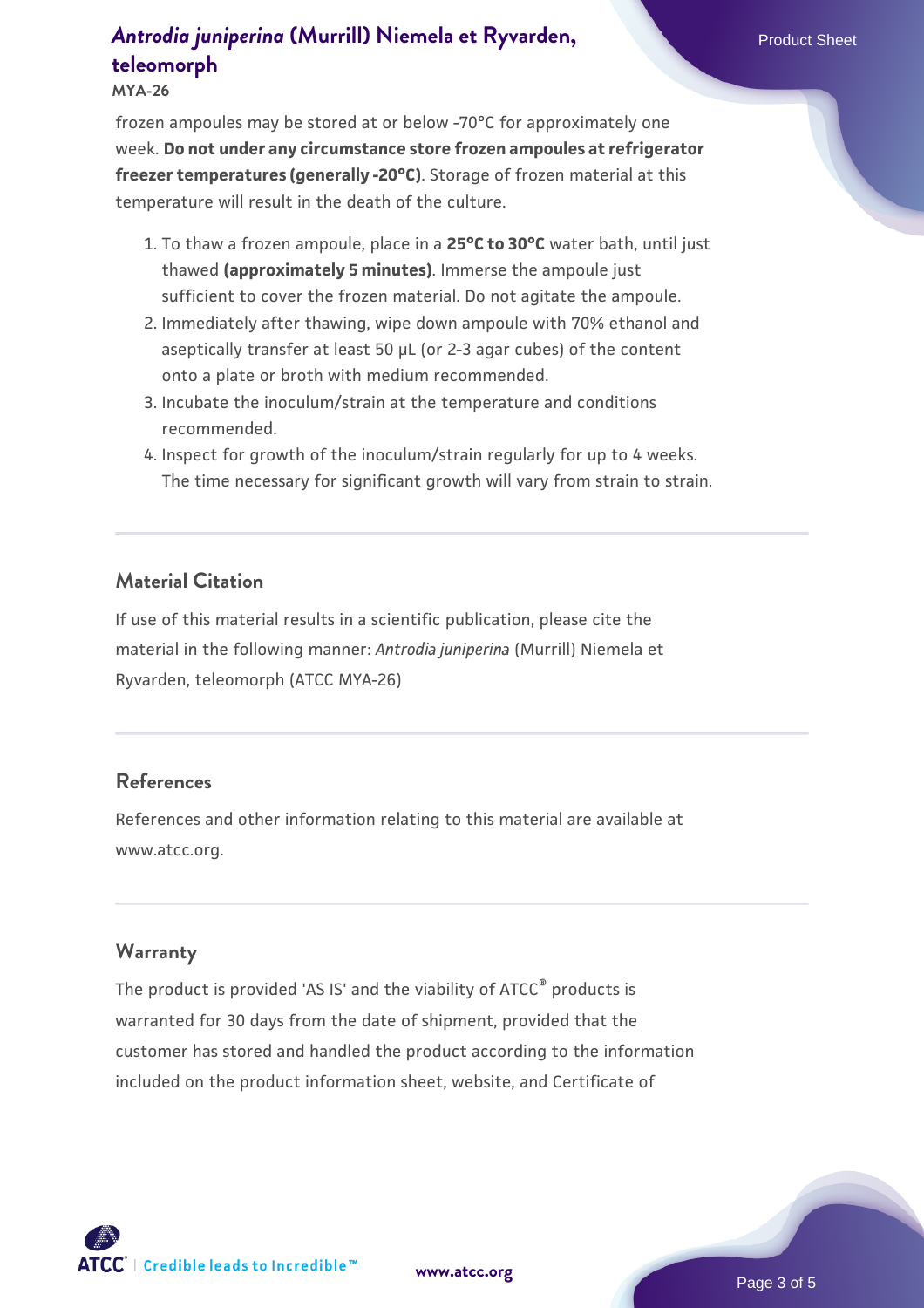#### **MYA-26**

Analysis. For living cultures, ATCC lists the media formulation and reagents that have been found to be effective for the product. While other unspecified media and reagents may also produce satisfactory results, a change in the ATCC and/or depositor-recommended protocols may affect the recovery, growth, and/or function of the product. If an alternative medium formulation or reagent is used, the ATCC warranty for viability is no longer valid. Except as expressly set forth herein, no other warranties of any kind are provided, express or implied, including, but not limited to, any implied warranties of merchantability, fitness for a particular purpose, manufacture according to cGMP standards, typicality, safety, accuracy, and/or noninfringement.

#### **Disclaimers**

This product is intended for laboratory research use only. It is not intended for any animal or human therapeutic use, any human or animal consumption, or any diagnostic use. Any proposed commercial use is prohibited without a license from ATCC.

While ATCC uses reasonable efforts to include accurate and up-to-date information on this product sheet, ATCC makes no warranties or representations as to its accuracy. Citations from scientific literature and patents are provided for informational purposes only. ATCC does not warrant that such information has been confirmed to be accurate or complete and the customer bears the sole responsibility of confirming the accuracy and completeness of any such information.

This product is sent on the condition that the customer is responsible for and assumes all risk and responsibility in connection with the receipt, handling, storage, disposal, and use of the ATCC product including without limitation taking all appropriate safety and handling precautions to minimize health or environmental risk. As a condition of receiving the material, the customer agrees that any activity undertaken with the ATCC product and any progeny or modifications will be conducted in compliance with all applicable laws, regulations, and guidelines. This product is provided 'AS IS' with no